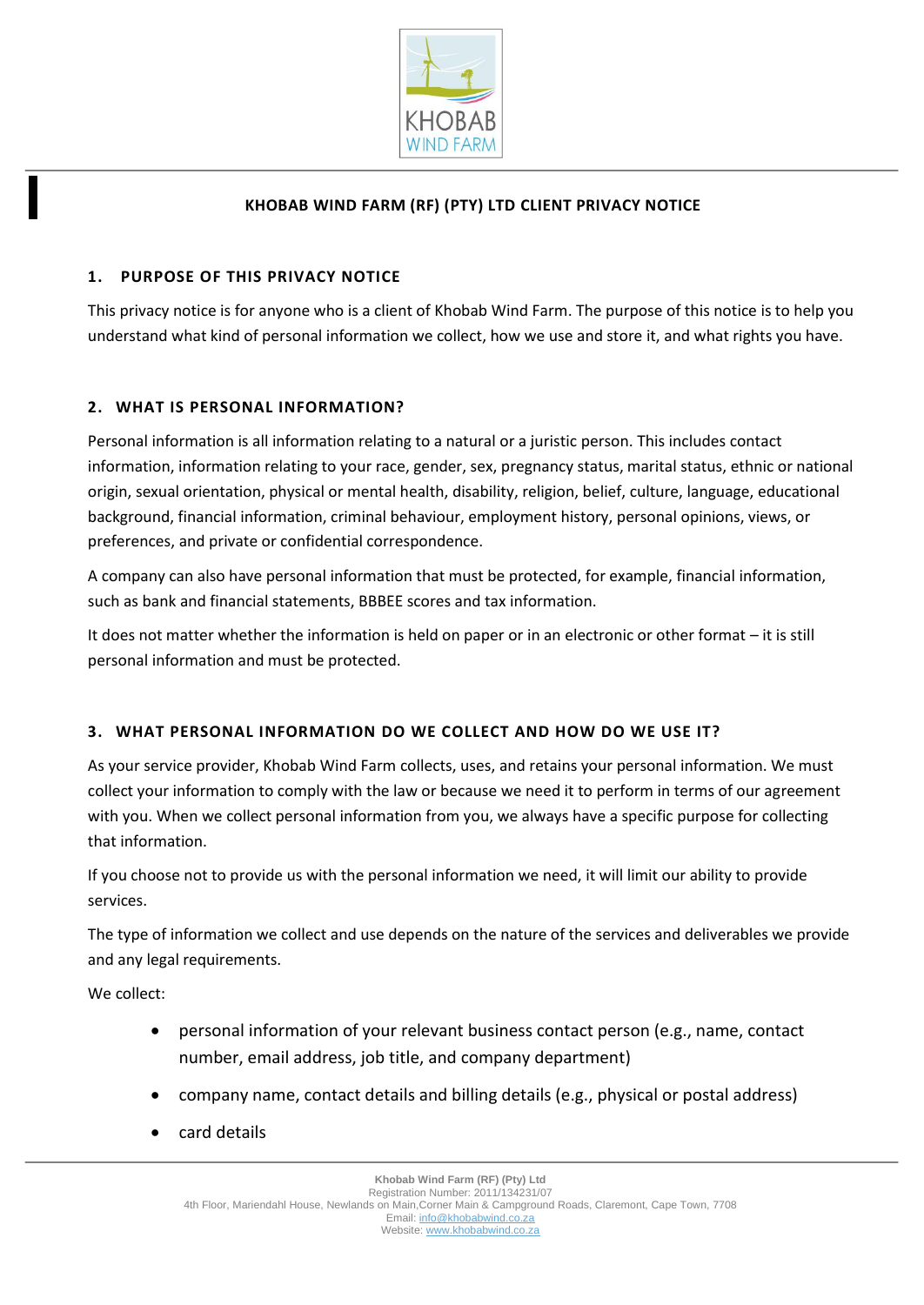

- CIPC number
- VAT number

in some cases, the names, ID numbers and contact details of your directors, members, or partners any other information which is relevant for us to provide you with a specific type of service

#### **4. WHAT ARE YOUR RIGHTS?**

The POPIA gives you the right to know when we collect and use your personal information, to ask us what we know about you and what we do with that personal information.

You have the right to:

- ask what personal information we have about you;
- access your personal information;
- ask us to update, correct or delete any out-of-date or incorrect personal information we have about you;
- object to direct marketing;
- object to automated decision-making which might prejudice you in any way;
- object to the processing of your personal information in certain circumstances; and
- complain about our practices to the [Information Regulator.](https://justice.gov.za/inforeg/)

It can take us up to 21 days to respond to your request because there are procedures that we need to follow.

In some instances we may require proof of your identity, and sometimes we may have additional requirements before updating your information.

#### **5. WITH WHOM DO WE SHARE YOUR PERSONAL INFORMATION?**

We may share your personal information internally or with some of our service providers to help manage our business relationship with you and run our business. We have agreements in place to ensure that they keep your personal information safe and only use your personal information with permission.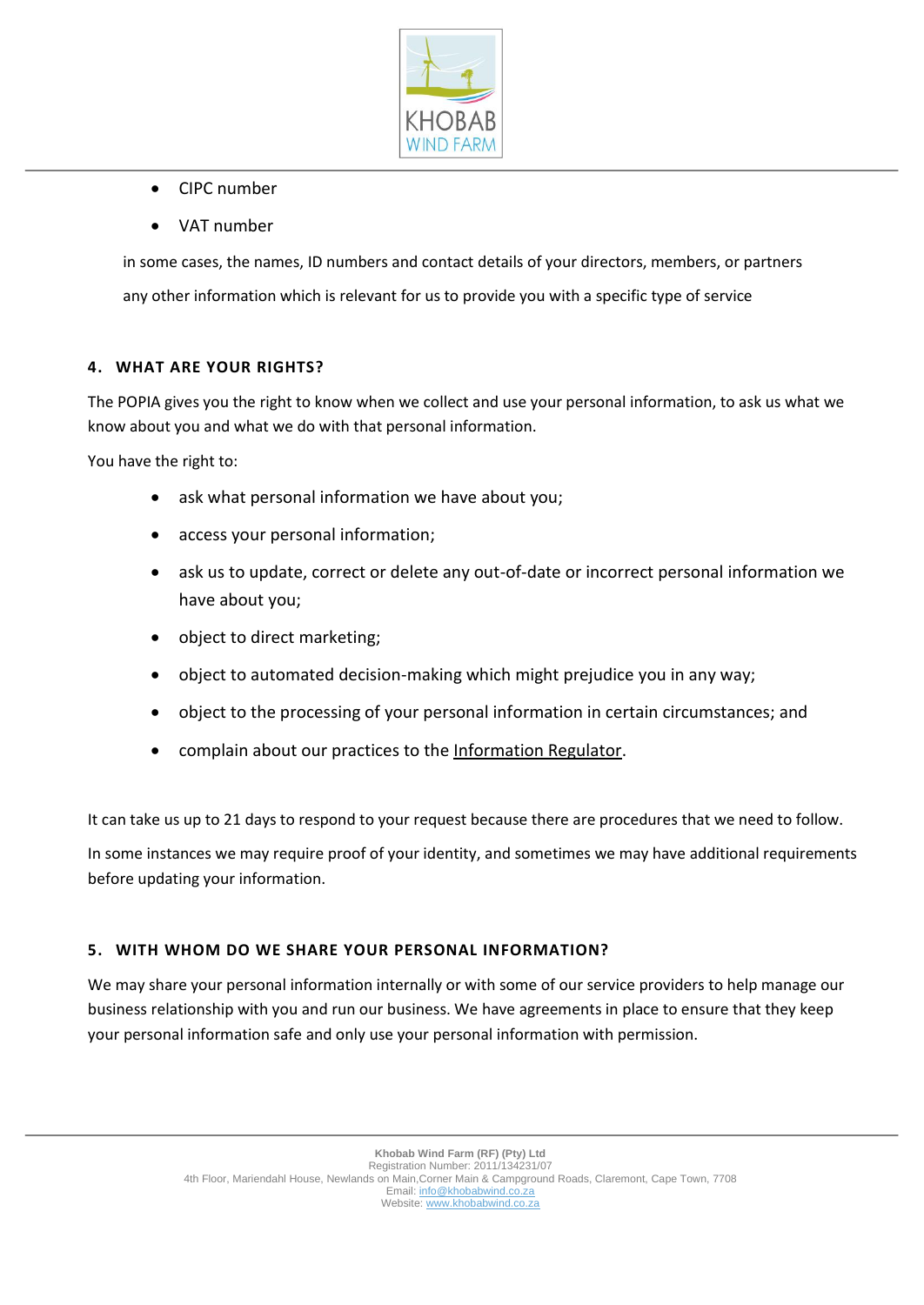

If we become involved in a merger, acquisition, or any form of sale of some of our assets, we will not transfer your personal information to any third party unless there are adequate safeguards in place to ensure that your personal information is secure.

# **6. DO WE SHARE YOUR PERSONAL INFORMATION WITH OTHER COMPANIES IN OTHER COUNTRIES?**

We may transfer your personal information to another country for processing or storage. We will ensure that anyone we share your personal information with agrees to protect your information to the same level as we do.

When necessary, we will share your personal information within our group of companies. Your personal information might be shared with and used by our Ireland office. We will ensure adequate safeguards are in place before your information is shared with them.

# **7. INFORMATION SECURITY**

We use security technology to protect your personal information. We base our security measures on the sensitivity of the personal information that we hold. We also restrict access to your personal information to only those who must have your information to operate, develop, and improve our services.

Our security measures are in place to protect your personal information from:

- loss;
- misuse;
- unauthorised access;
- being altered; and
- being destroyed.

No system is perfect, and we cannot guarantee that we will never experience a breach of any of our physical, technical, or managerial safeguards, but we regularly monitor our systems for vulnerabilities.

If something should happen, we have taken steps to minimise the threat to your privacy, and we will let you know if your personal information has been compromised.

We will also let you know how you can help minimise the impact of the breach.